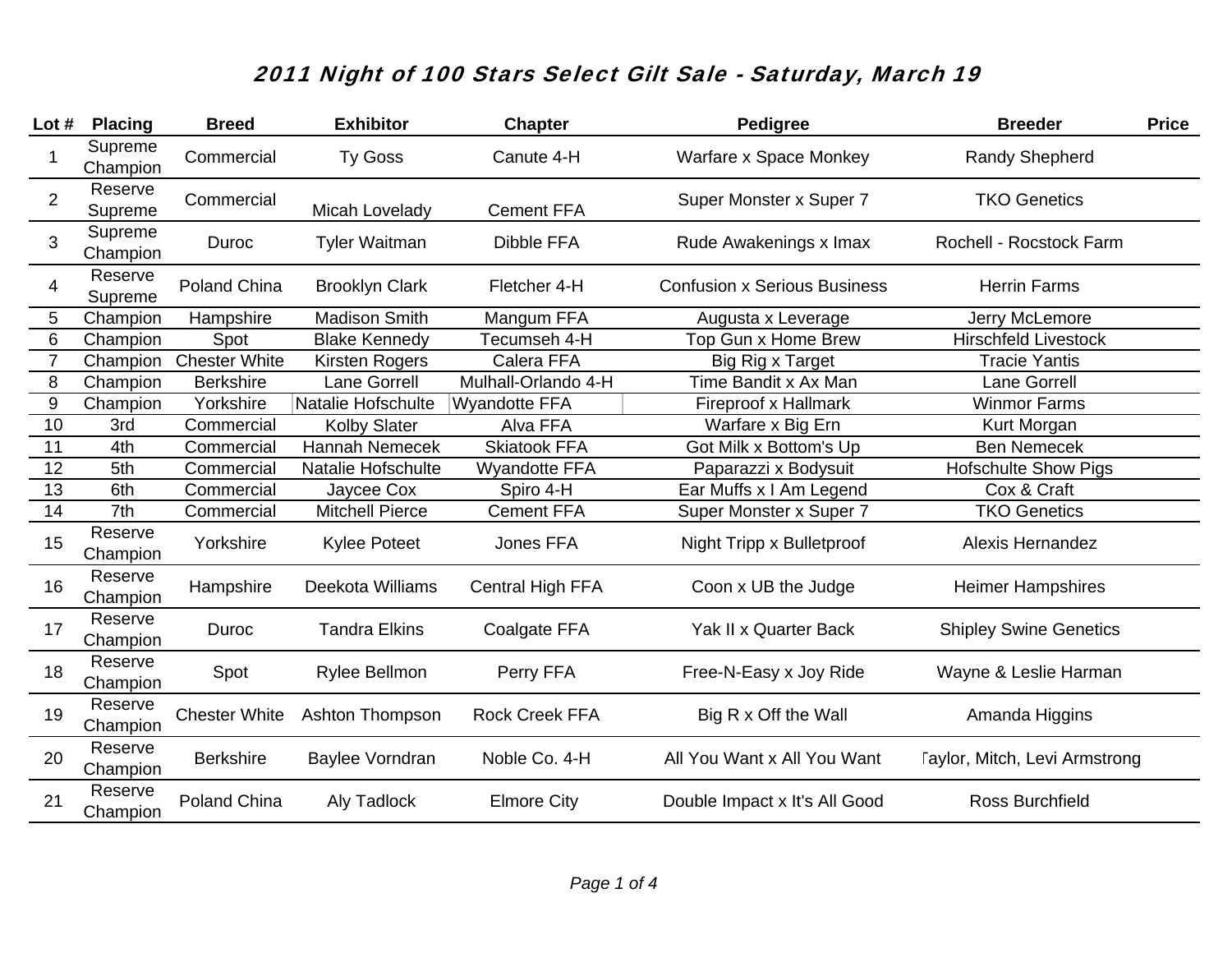| Lot $#$         | <b>Placing</b> | <b>Breed</b> | <b>Exhibitor</b>            | <b>Chapter</b>          | Pedigree                            | <b>Breeder</b>                | <b>Price</b> |
|-----------------|----------------|--------------|-----------------------------|-------------------------|-------------------------------------|-------------------------------|--------------|
| 22              | 8th            | Commercial   | <b>Faith Palmer</b>         | McCurtain Co. 4-H       | Super Lucky x Monster               | <b>Palmer Show Team</b>       |              |
| 23              | 9th            | Commercial   | Dylan Harmon                | <b>Marlow FFA</b>       | Cash Back x Coal Burner             | <b>Triple H Farms</b>         |              |
| 24              | 10th           | Commercial   | Cobey McLemore              | Anadarko 4-H            | Showcase x Alias                    | Hargass Farms                 |              |
| 25              | 11th           | Commercial   | <b>1arcus Allen Matthew</b> | Jay FFA                 | Heavy Duty x Showcase               | <b>Little Acres</b>           |              |
| 26              | 12th           | Commercial   | <b>Cade Burns</b>           | Cheyenne FFA            | Rated R x Space Monkey              | <b>Guy Pugh</b>               |              |
| 27              | 13th           | Commercial   | Lexi Beier                  | Perry 4-H               | <b>Ringleader x Mack Attack</b>     | <b>Frontline Genetics</b>     |              |
| 28              | 3rd            | Yorkshire    | Logan Jones                 | Porter 4-H              | Night Tripp x Bulletproof           | <b>Alexis Hernandez</b>       |              |
| 29              | 4th            | Yorkshire    | <b>Tuff Parsons</b>         | <b>Battiest FFA</b>     | FrostBite x Huskey                  | mm & Linda Coffman & Family   |              |
| 30              | 5th            | Yorkshire    | <b>Cade Childers</b>        | <b>Altus FFA</b>        | Jump Start x Suit Up                | <b>Grings Kids</b>            |              |
| 31              | 6th            | Yorkshire    | Mason Gray                  | Vanoss 4-H              | Buck Fifty x Cannon Ball            | <b>Thompson Bros Genetics</b> |              |
| $\overline{32}$ | 3rd            | Hampshire    | <b>Blake Kennedy</b>        | Tecumseh 4-H            | Home Grown x Unreal                 | Mark & Sandy Ottenwalter      |              |
| 33              | 4th            | Hampshire    | <b>Chandler Elliott</b>     | Latta 4-H               | The Real Deal x Sweet Tea           | Kilmer Swine Farms, Inc.      |              |
| 34              | 5th            | Hampshire    | <b>Skyler Compton</b>       | Lomega 4-H              | Remember When x Elephant            | Jerry & Bryce Masters         |              |
| 35              | 6th            | Hampshire    | <b>Emily Henderson</b>      | Atoka FFA               | Uncle Sam x Dark Side               | Scott and Jayme Sieren        |              |
| 36              | 7th            | Hampshire    | <b>Ethan Elliott</b>        | Latta 4-H               | Home Grown x Unreal                 | Mark V Long                   |              |
| 37              | 14th           | Commercial   | <b>Blake Wells</b>          | <b>Haskell FFA</b>      | Drop Shot x Immortal                | Triple 7 Show Pigs            |              |
| 38              | 15th           | Commercial   | Darien Kuykendall           | <b>Big Pasture FFA</b>  | Super Monster x Super 7             | <b>TKO Genetics</b>           |              |
| 39              | 16th           | Commercial   | Jordan Moery                | <b>Tecumseh FFA</b>     | Ear Muffs x New Beginnings          | Ottenwalter                   |              |
| 40              | 17th           | Commercial   | <b>Beau Teel</b>            | Sperry 4-H              | <b>Priority One x Super Natural</b> | <b>Stohlquest Show Pigs</b>   |              |
| 41              | 18th           | Commercial   | <b>Austin Craig</b>         | Ft. Gibson FFA          | Ear Muffs x Alternative             | C&C Show Pigs                 |              |
| 42              | 19th           | Commercial   | <b>Dillon Smith</b>         | Sapulpa FFA             | Warfare x Square One                | <b>WinTex Farms</b>           |              |
| 43              | 3rd            | Duroc        | <b>Ty Goss</b>              | Canute 4-H              | Buck Cherry x Power Wagon           | <b>RW Genetics</b>            |              |
| 44              | 4th            | Duroc        | <b>Tanner Goodson</b>       | Yukon 4-H               | Full Shift x OJ Jr.                 | <b>Beyers Farms</b>           |              |
| 45              | 5th            | Duroc        | <b>Hailey Pryor</b>         | Moss 4-H                | Logic x Treasure Hunt               | <b>Beyers Farms</b>           |              |
| 46              | 6th            | Duroc        | Deekoa Williams             | <b>Central High FFA</b> | <b>Buck Cherry x Circumference</b>  | Deekota Williams              |              |
| 47              | 3rd            | Spot         | <b>Charis Kimble</b>        | Weatherford 4-H         | Lost N the Hype x Reload            | Jervis & McCoy                |              |
| 48              | 4th            | Spot         | Austin Kindschi             | Mulhall-Orlando FFA     | Pirahna x Maximus                   | Down & Vogel Showpigs         |              |
| 49              | 5th            | Spot         | Kala Coker                  | Jones 4-H               | Top Gun x Hot Spot                  | Paige Crawford                |              |
| 50              | 6th            | Spot         | Halle Hartman               | Beckham Co. 4-H         | Rampage x Home Brew                 | Greg & Joni Hartman           |              |
| 51              | 20th           | Commercial   | <b>Blake Goss</b>           | <b>Sentinel FFA</b>     | Warfare x Daytripper                | <b>Goss Show Pigs</b>         |              |
| 52              | 21st           | Commercial   | Nathan Ivanoff              | Panola 4-H              | Got Ham x Big Shot                  | Paul McCann                   |              |
| 53              | 22nd           | Commercial   | <b>Madison Rogers</b>       | Calera FFA              | Bottoms Up x Batman                 | <b>Rick Whitman</b>           |              |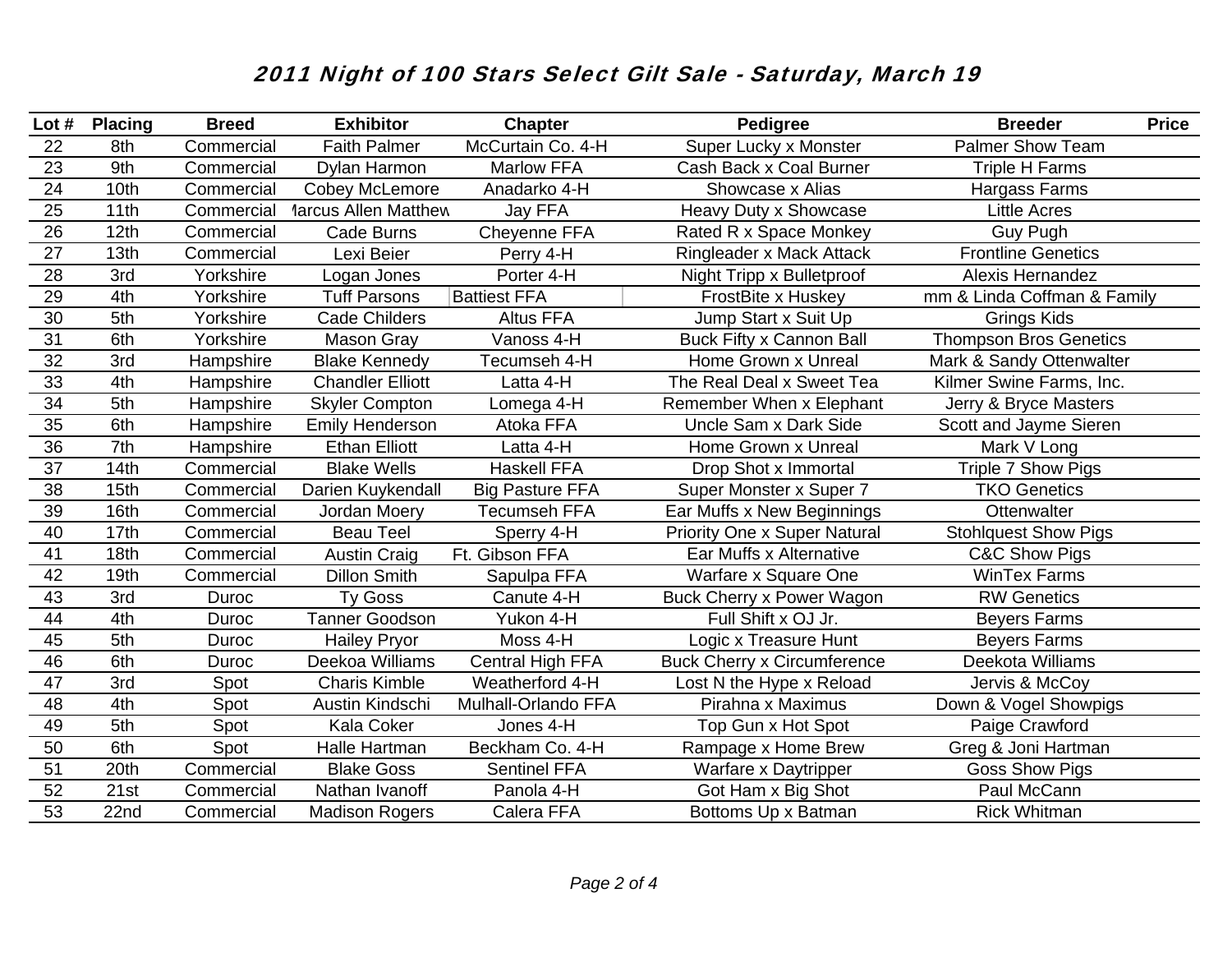| Lot $#$         | <b>Placing</b>   | <b>Breed</b>         | <b>Exhibitor</b>      | <b>Chapter</b>           | <b>Pedigree</b>                     | <b>Breeder</b>                   | <b>Price</b> |
|-----------------|------------------|----------------------|-----------------------|--------------------------|-------------------------------------|----------------------------------|--------------|
| 54              | 23rd             | Commercial           | <b>Ashley Frazier</b> | <b>Grove FFA</b>         | Deep Pockets x American Way         | <b>Ashley Frazier</b>            |              |
| 55              | 24th             | Commercial           | <b>Maddi Nation</b>   | Sapulpa 4-H              | 2010 x Cashin 7s                    | <b>Keith Nation</b>              |              |
| 56              | 25 <sub>th</sub> | Commercial           | Porsche Watson        | Sapulpa FFA              | <b>Biohazard x Got Milk</b>         | <b>RW Genetics</b>               |              |
| 57              | 3rd              | <b>Chester White</b> | Ashlynn Salsbury      | Chickasha 4-H            | <b>Big Rig x Heartbeat</b>          | <b>Kristin Yowell</b>            |              |
| $\overline{58}$ | 4th              | <b>Chester White</b> | <b>Courtney Grace</b> | <b>Washington FFA</b>    | Big Rig x Target                    | <b>Heimer Hampshires</b>         |              |
| 59              | 5th              | <b>Chester White</b> | <b>Kale Davis</b>     | Hinton 4-H               | Forgiven x Bean                     | <b>Stephens Farms</b>            |              |
| 60              | 6th              | <b>Chester White</b> | Mason Gray            | Vanoss 4-H               | Target x GRUS ATM                   | H4 Farms/Brandon Haselby         |              |
| 61              | 3rd              | <b>Berkshire</b>     | <b>Audrey Henson</b>  | Snyder 4-H               | Sugar Daddy x Bone Mass             | <b>Henson Berks</b>              |              |
| 62              | 4th              | Berkshire            | <b>Austin Burch</b>   | Davis FFA                | Time Bandit x Daddy Sang Bass       | Henson Berks                     |              |
| 63              | 5th              | <b>Berkshire</b>     | Rozlynn Murrow        | Alva 4-H                 | <b>Black Mambo x Double Down</b>    | Ryan Pullan                      |              |
| 64              | 6th              | <b>Berkshire</b>     | Hunter Mason          | Hartshorne               | Commander x Ring of Fire            | Harlan Reid                      |              |
| 65              | 26th             | Commercial           | <b>Holly Muret</b>    | Leedy FFA                | Camo x New Trick                    |                                  |              |
| 66              | 27th             | Commercial           | <b>Kelsea Perry</b>   | <b>Webbers Falls FFA</b> | New Trick x Northern Chill          | <b>Meeks Show Pigs</b>           |              |
| 67              | 28th             | Commercial           | Hayes Maher           | Mooreland 4-H            | Easy Money x Power Surge            | <b>Jared Brown</b>               |              |
| 68              | 29th             | Commercial           | Sarah Palmer          | McCurtain Co. 4-H        | Super Lucky x Monster               | <b>Palmer Show Team</b>          |              |
| 69              | 30th             | Commercial           | <b>Cason Brewster</b> | Broken Bow 4-H           | Showoff x Alias                     | Jesse Heimer                     |              |
| 70              | 31st             | Commercial           | Spencer Lukasek       | Lomega FFA               | Drop Shot x Immortal                | Triple L                         |              |
| 71              | 3rd              | Poland               | <b>Clark Crotty</b>   | Perkins-Tryon 4-H        | <b>Fast Forward x Sunrise</b>       | <b>Clark Crotty</b>              |              |
| 72              | 4th              | Poland               | <b>Tucker Burns</b>   | Marshall County 4-H      | Welcome Back x No Doubt             | <b>Riley Hess</b>                |              |
| 73              | 5th              | Poland               | <b>Brooklyn Clark</b> | Fletcher 4-H             | <b>Confusion x Serious Business</b> | <b>Herrin Farms</b>              |              |
| 74              | 6th              | Poland               | Ethan Norman          | Davenport FFA            | Lock Down x Perfect Timing          | <b>Hisey &amp; Jerry Masters</b> |              |
| 75              | 7th              | Yorkshire            | <b>Tandra Elkins</b>  | Coalgate FFA             | Spud x Time Marches On              | Kent & Amy McLemore              |              |
| 76              | 8th              | Yorkshire            | Braden Wagoner        | <b>Altus FFA</b>         | <b>Quick Draw x Power Sourse</b>    | Triple C Hog Farm                |              |
| 77              | 9th              | Yorkshire            | <b>Barret Newell</b>  | Lookeba-Sickles          | Rhys x Iron Man                     | Rodney Humphrey                  |              |
| 78              | 32nd             | Commercial           | <b>Rhylee Straka</b>  | El Reno 4-H              | Deep Pockets x Polar Bear           | Neal Planap                      |              |
| 79              | 33rd             | Commercial           | Josh Robinson         | El Reno FFA              | Deep Pockets x Double 7             | Jerry Robinson                   |              |
| 80              | 34th             | Commercial           | <b>Rylee Simpson</b>  | Cherokee Co. 4-H         | Super 8 x Strike It Rich            | <b>Rodibaugh Genetics</b>        |              |
| 81              | 35th             | Commercial           | Ann Mary Burns        | Broken Bow 4-H           | <b>Good Stuff x New Trick</b>       | ABC                              |              |
| 82              | 36th             | Commercial           | Bubba O'Bryan         | <b>Whitesboro FFA</b>    | Bang This x Invincible              | <b>Grings Genetics</b>           |              |
| 83              | 37th             | Commercial           | Hoguen Apperson       | Starr 4-H                | Paparazzi x Bodysuit                | <b>Hofschulte Show Pigs</b>      |              |
| 84              | 7th              | Duroc                | Ashton Thompson       | Rock Creek FFA           | Full Shift x Prenup                 | <b>Beyers Farms</b>              |              |
| 85              | 8th              | Duroc                | Gatlin Goodson        | Shattuck 4-H             | Ladies Man x Can't Deny It          | <b>Tabbert</b>                   |              |